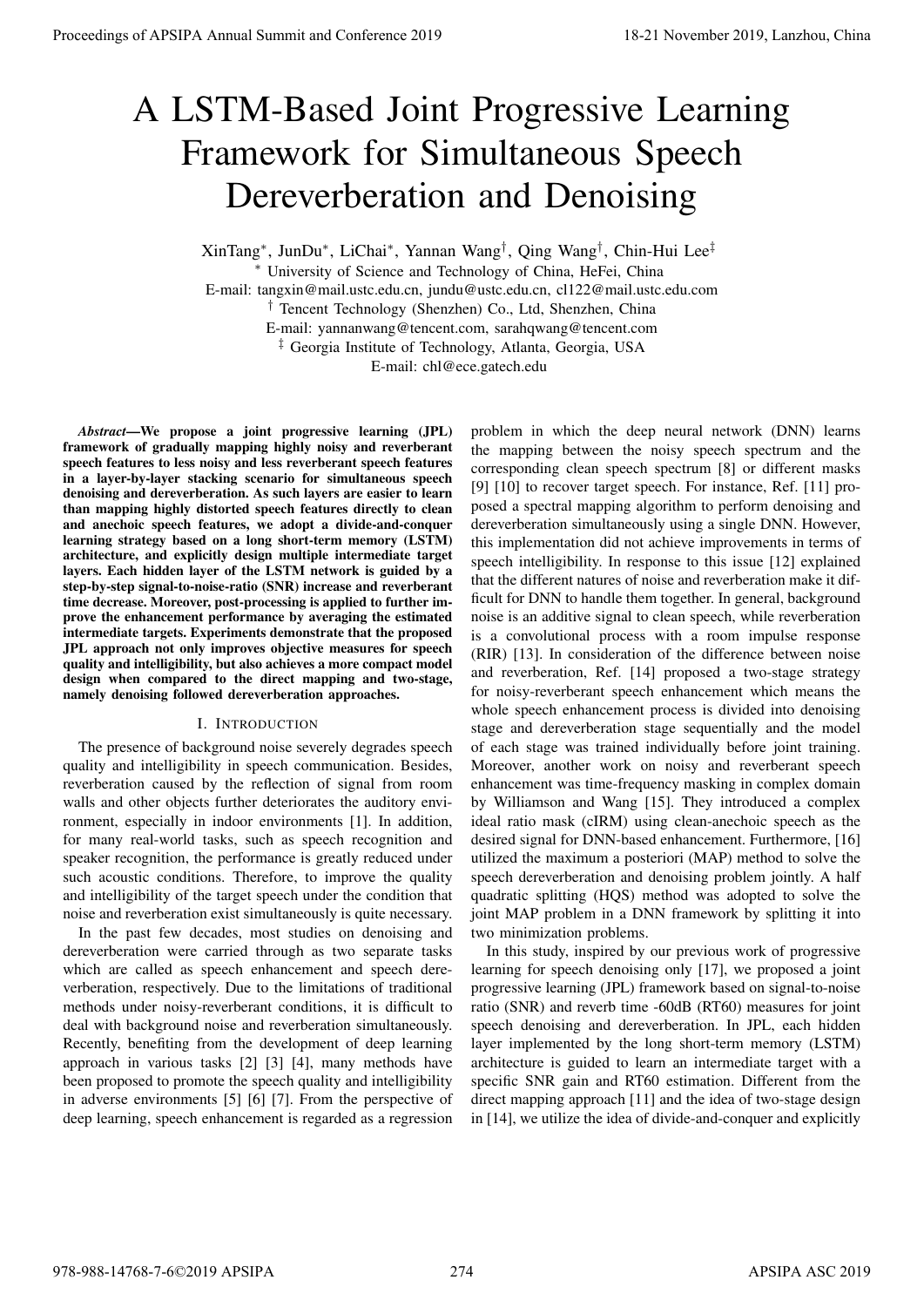

Fig. 1. An illustration of joint progressive learning

design multiple intermediate target layers with jointly denoised and dereverberated speech to some extent. Moreover, a postprocessing is applied to further improve the enhancement performance by averaging the estimations of multiple intermediate targets. Experiments show that the proposed JPL approach not only significantly improves objective measures for speech quality and intelligibility, but also achieves a more compact model design compared with the direct mapping and two-stage approaches.

The rest of the paper is organized as follows. In Section II, we describe the proposed JPL approach. In Section III, we present the experiments. Finally, we conclude in Section IV.

#### II. JOINT PROGRESSIVE LEARNING (JPL)

#### *A. Signal model*

In time domain, background noise is an additive signal to clean speech while reverberation is a convolutional signal. In this way, the noisy-reverberant speech  $x(t)$  can be formulated as:

$$
x(t) = r(t) + g \cdot n(t) = s(t) * h(t) + g \cdot n(t)
$$
 (1)

where  $r(t)$ ,  $s(t)$ ,  $h(t)$ ,  $n(t)$  denote reverberant speech, anechoic speech, room impulse response function and noise, respectively. Besides,  $g$  is an adjustable factor of utterance level employed to control the SNR level and ∗ refers to convolution operation. The training data in our work are created with different types of noise, SNRs, reverberation times and speakers according to this equation. In order to restore the anechoic speech  $s(t)$  from noisy-reverberant speech  $x(t)$ , intuitively we can perform dereverberation after denoising as shown in [14], namely eliminating noise  $n(t)$  from received speech  $x(t)$  firstly and then recover target anechoic speech  $s(t)$  from reverberant speech  $r(t)$ .

## *B. Motivation*

Regarding to the abovementioned two-stage approach, the handling of denoising and dereverberation is independent using two separate networks. However, in practice the corruption process of  $s(t)$  with background noises and reverberation could be coupled due to many complicated environmental factors. This motivates us to treat denoising and dereverberation simultaneously in a progressive way by using deep learning architectures to implement this process.

Based on the formulation of noisy-reverberant speech signal in (1), our JPL approach aims to progressively make  $q$  and  $h(t)$  close to zero and unit impulse response respectively. Accordingly, we concretize the implementation of JPL by using the SNR measure for q and RT60 measure for  $h(t)$ .

#### *C. Design of intermediate target layer and model training*

The illustration of the proposed JPL is shown in Figure 1. The "Data Copy" means copying the current 257-dimensional vector and then concat it with the next target layer. With clean speech corrupted by the noise and reverberation, we redefine the intermediate target layer to guide hidden layer to learn the corresponding target illuminated by curriculum training. For denoising, the design of each intermediate layer achieves a specific SNR gain. As for dereverberation, we adopt RT60 in the model training procedure which is defined as the time it takes for the sound pressure level to reduce by 60 dB according to [18]:

$$
RT60 = \frac{24 \ln 10}{c_{20}} \cdot \frac{V}{Sa}
$$
 (2)

where  $c_{20}$  is the speed of sound in the room for 20 degrees Celsius,  $V$  is the volume of the room in  $m<sup>3</sup>$ ,  $S$  stands for total surface area of room in  $m<sup>2</sup>$  and a refers to the average absorption coefficient of room surfaces. In this study we utilize RT60 as an indicator to measure the level of reverberation and to guide the intermediate layer to learn the target speech under lower RT60 condition. Table I lists the SNR and RT60 configuration of our JPL approach in training stage. For instance, if the SNR of input noisy-reverberant speech is - 5dB, 0dB, 5dB and the RT60 is 0.9s, 0.8s, 0.7s, the SNR and RT60 of first target layer to learn are set as 5dB, 10dB, 15dB and 0.6s, 0.5s, 0.4s, respectively. Similarly, for other top target layers, the SNR of target speech is increased while the corresponding RT60 is reduced as shown in Table I. For the final target layer, the clean-anechoic speech is set. In fact, for RT60-based progressive learning, as the position of source and microphone is unchanged when generating the corresponding RIR, gradually decreasing RT60 is equivalent to truncating the original RIR, so that the RIR progressively approaches the unit impulse response. Proceedings of APSIPA Annual Summit and Conference 2019<br> **Proceedings of APSIPA Annual Summit and Conference 2019**<br> **Proceedings of APSIPA Annual Summit and Conference 2019**<br> **PROCESS OF APSIPA Annual Summit and Conferenc** 

For the network design, LSTM-based densely connected multi-task learning is adopted as shown in Figure 1. All the target layers are designed to learn intermediate speech features with higher SNRs and lower RT60 simultaneously. LSTM layers are adopted as the hidden layers to learn each target. This stacking style network can learn multiple targets progressively and efficiently. As for objective function optimization, with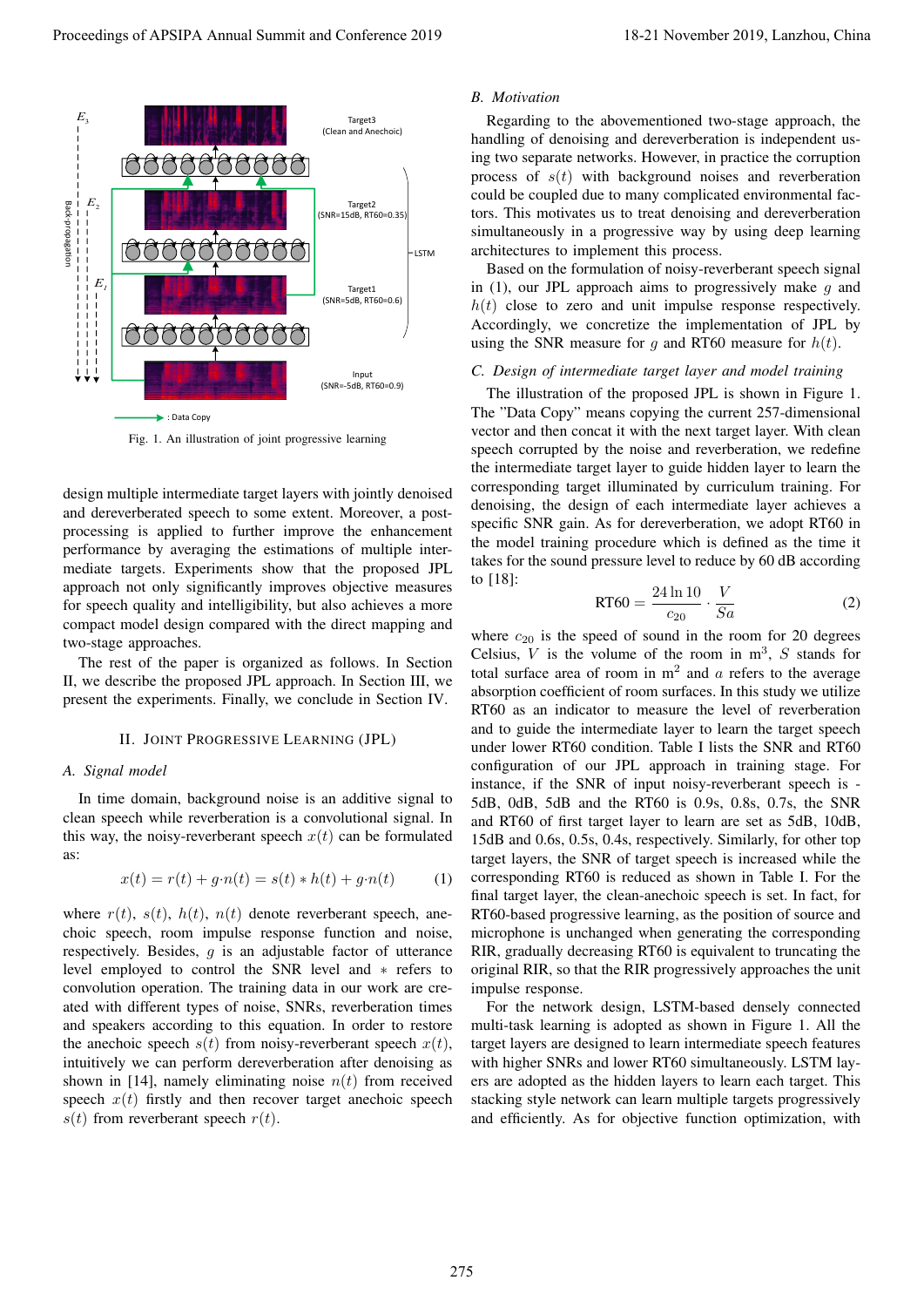TABLE I SNR AND RT60 CONFIGURATIONS OF JPL IN TRAINING STAGE

|                             |                   | $SNR$ (dB)       |               | $RT60$ (s)              |                         |                      |  |  |  |  |
|-----------------------------|-------------------|------------------|---------------|-------------------------|-------------------------|----------------------|--|--|--|--|
| Input<br>Target1<br>Target2 | $-5$<br>5,<br>15. | 0,<br>10,<br>20. | 5<br>15<br>25 | 0.90,<br>0.60,<br>0.35. | 0.80,<br>0.50,<br>0.25. | 0.70<br>0.40<br>0.15 |  |  |  |  |
| Target3                     |                   | Clean            |               |                         | Anechoic                |                      |  |  |  |  |

prediction errors from each target layer, a weighted minimum mean squared error (MMSE) criterion is used to update all network parameters randomly initialized with  $K$  target layers as follows:

$$
E = \sum_{k=1}^{K} \alpha_k E_k \tag{3}
$$

$$
E_k = \frac{1}{N} \sum_{n=1}^{N} ||F(\hat{\boldsymbol{x}}_n^0, \hat{\boldsymbol{x}}_n^1, ..., \hat{\boldsymbol{x}}_n^{k-1}, \mathbf{W}_k) - \boldsymbol{x}_n^k||_2^2 \qquad (4)
$$

where  $\hat{x}_n^k$  and  $x_n^k$  are the estimated and reference target logpower spectra (LPS) feature vectors of D-dimensional for  $k<sup>th</sup>$  target layer, respectively  $(k > 0)$ , with N representing the mini-batch size.  $\hat{\boldsymbol{x}}_n^0$  denotes the  $n^{\text{th}}$  D-dimensional vector of input noisy LPS features.  $F(\hat{\boldsymbol{x}}_n^0, \hat{\boldsymbol{x}}_n^1, ..., \hat{\boldsymbol{x}}_n^{k-1}, \mathbf{W}_k)$  is the neural network function for  $k<sup>th</sup>$  target with the dense structure using the previously learned intermediate targets from  $\hat{x}_n^0$  to  $\hat{\boldsymbol{x}}_n^{k-1}$ , and  $\mathbf{W}_k$  represents the parameter set of weight matrices and bias vectors before  $k<sup>th</sup>$  target layer, which are optimized in the manner of the back propagation through time BPTT with gradient descent [19]. In this work,  $K$  is equal to 3 according Figure 1 and Table I. We set  $\alpha_1 = \alpha_2 = 0.1$  and  $\alpha_3 = 1$ .

#### *D. Post-processing*

One benefit of joint progressive learning is that more than one estimated target are obtained with the network. Moreover, the estimated LPS features of different targets can provide rich information with different preferences to noise suppression or dereverberation in complex environments. Therefore, in the inference stage, a post-processing method to average the estimations of multiple targets can be adopted to further improve the overall performance similar to [20].

#### III. EXPERIMENTS AND RESULT ANALYSIS

## *A. Experimental setup*

In our experiments, clean and anechoic speech data is derived from the WSJ0 corpus [21] and 115 noise types were selected as our noise database. We utilized an RIR generator [22] to generate the RIRs, which is based on the image model [23]. In addition, we kept the distance (2m) between the receiver and the speaker, so that the direct to reverberant ratio (DRR) did not change much under each RT60 condition. The RIRs in training set and test set are generated with different room sizes, which are  $4m \times 6m \times 3m$ and  $10m \times 7m \times 3m$ , respectively. For training set, firstly we convolved 7138 utterances (about 15 hours) from 83 speakers

with the above mentioned RIRs at three RT60 values (0.9s, 0.8s, 0.7s) to generate reverberant utterances. And then we corrupted the obtained reverberant utterances with 115 noise types [24] at three SNR levels (-5dB, 0dB, 5dB) to build a 135-hour training set composed of pairs of clean-anechoic and noisy-reverberant utterances. Similarly, 330 utterances from 8 other speakers, namely the Nov92 WSJ evaluation set, 3 RIRs with three unseen RT60 values (0.75s, 0.85s, 0.95s), 5 unseen noises including babble, buccaneer, factory1, hfchannel and pink from NOISEX-92 corpus [25], were used to construct the test set. Perceptual evaluation of speech quality (PESQ) [26] and short-time objective intelligibility (STOI) [27] are adopted to evaluate the intelligibility and quality of enhanced speech.

As for feature extraction, first the speech waveform was sampled at 16kHz, and the corresponding frame length was set to 32 msec (512 samples) with a frame shift of 16 msec (256 samples). A short-time Fourier analysis was employed to calculate the spectra of each overlapping windowed frame. Thus, the 257-dimensional LPS features were produced and normalized by global mean and variance before feeding them into the neural network [28]

## *B. Implemented approaches for comparison*

We built two different systems to compare with our JPL approach. For all deep learning based systems, LSTM was used with 1024 units for each layer. One competing system is based on direct mapping [11] which estimates the clean-anechoic speech features directly from noisy-reverberant speech features. We explored different settings of the LSTM architecture and the best configuration was achieved by 3 LSTM layers. We denote this system as Direct Mapping in the subsequent sections. The other competing system is based on the two-stage approach in which we perform denoising and dereverberation sequentially as in [14]. In our implementation, to perform a fair comparison, two separate networks were jointly trained via a similar multi-task learning as in our JPL approach. We also investigated different settings of LSTM architecture for each network and the best configuration was 3 LSTM layers for denoising network and 1 LSTM layer for dereverberation network. We denoted this system as Two-Stage in the subsequent sections. Proceedings of APSIPA Annual Summit and Conference 2019<br>
NAME (Proceedings of APSIPA Annual Summit and Conference 2019). The distribution of EU of APSIPA Annual Summit and Conference 2019, Lanzhou, China 276, Lanzhou, Chi

#### *C. Result analysis*

Table II and Table III list the average STOI and PESQ results of different systems across 5 unseen noise types at different SNR levels and RT60 settings, respectively. Noisy+Reverb refers to the unprocessed system. JPL-Target1, JPL-Target2, and JPL-Target3 are our PPL systems by using Target1, Target2, and Target3 for enhancement as shown in Figure 1, respectively. JPL-PP denotes our JPL system using the postprocessing of Target2 and Target3 as introduced in Section II-D.

First, both direct mapping and two-stage approaches achieved similar STOI and PESQ improvements compared with noisy-reverberant speech under 0dB and positive SNR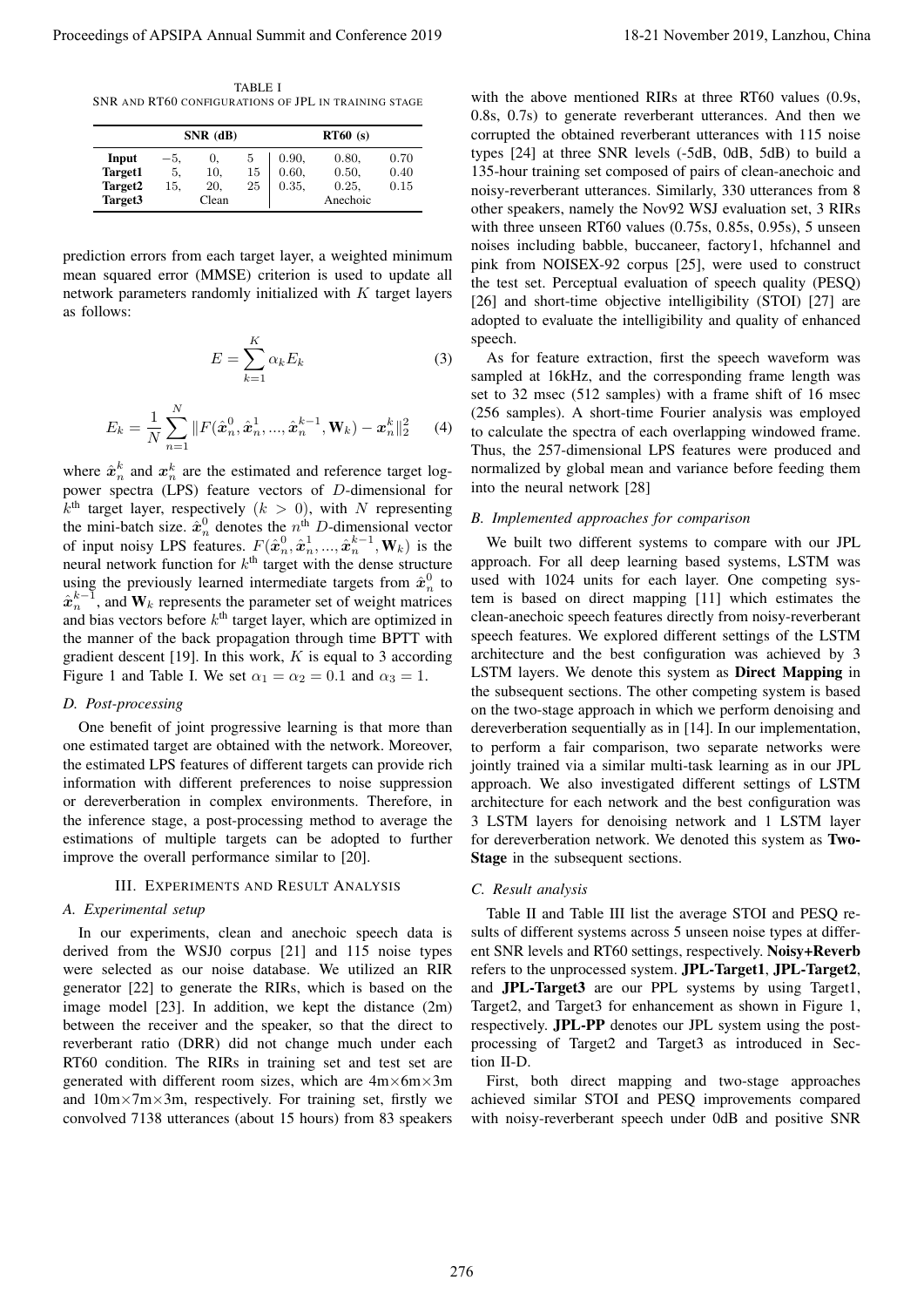TABLE II

THE AVERAGE STOI COMPARISON OF DIFFERENT SYSTEMS ACROSS 5 UNSEEN NOISES AT DIFFERENT SNR LEVELS, UNDER EACH OF RT60

|                                                                                                                | <b>STOI</b> |        |  |           |                                                           |  |  |      |  |  |  |             |             |    |    |                                                                                                 |
|----------------------------------------------------------------------------------------------------------------|-------------|--------|--|-----------|-----------------------------------------------------------|--|--|------|--|--|--|-------------|-------------|----|----|-------------------------------------------------------------------------------------------------|
| $RT60$ (s)                                                                                                     | 0.75        |        |  |           |                                                           |  |  | 0.85 |  |  |  | $N_{\rm M}$ |             |    |    |                                                                                                 |
| $SNR$ (dB)                                                                                                     |             | $-5$ 0 |  | $5 \t 10$ | $15 \t\t -5 \t\t 0 \t\t 5 \t\t 10 \t\t 15 \t\t -5 \t\t 0$ |  |  |      |  |  |  |             | $5^{\circ}$ | 10 | 15 |                                                                                                 |
| Noisy+Reverb 0.483 0.554 0.621 0.671 0.700 0.471 0.536 0.597 0.642 0.669 0.459 0.521 0.579 0.621 0.646 -       |             |        |  |           |                                                           |  |  |      |  |  |  |             |             |    |    |                                                                                                 |
| Direct Mapping 0.490 0.610 0.695 0.745 0.773 0.469 0.588 0.676 0.727 0.755 0.457 0.573 0.661 0.714 0.744 85 MB |             |        |  |           |                                                           |  |  |      |  |  |  |             |             |    |    |                                                                                                 |
| Two-Stage 0.496 0.622 0.707 0.757 0.783 0.476 0.598 0.685 0.737 0.764 0.463 0.585 0.672 0.725 0.753 106 MB     |             |        |  |           |                                                           |  |  |      |  |  |  |             |             |    |    |                                                                                                 |
| <b>JPL-Target1</b>                                                                                             |             |        |  |           |                                                           |  |  |      |  |  |  |             |             |    |    | 0.515 0.601 0.671 0.717 0.741 0.500 0.579 0.646 0.688 0.711 0.486 0.562 0.626 0.669 0.691 21 MB |
| JPL-Target2                                                                                                    |             |        |  |           |                                                           |  |  |      |  |  |  |             |             |    |    | 0.545 0.647 0.722 0.766 0.790 0.527 0.625 0.698 0.742 0.765 0.532 0.609 0.682 0.727 0.750 46 MB |
| JPL-Target3                                                                                                    |             |        |  |           |                                                           |  |  |      |  |  |  |             |             |    |    | 0.527 0.645 0.728 0.774 0.798 0.505 0.623 0.709 0.755 0.779 0.493 0.610 0.695 0.744 0.769 75 MB |
| JPL-PP                                                                                                         |             |        |  |           |                                                           |  |  |      |  |  |  |             |             |    |    | 0.548 0.661 0.742 0.788 0.811 0.528 0.639 0.721 0.767 0.791 0.515 0.625 0.706 0.755 0.780 75 MB |

TABLE III THE AVERAGE PESQ COMPARISON OF DIFFERENT SYSTEMS ACROSS 5 UNSEEN NOISES AT DIFFERENT SNR LEVELS, UNDER EACH OF RT60

| <b>PESO</b>      |      |           |      |      |      |      |          |      |      |      |                  |              |      |      |      |        |
|------------------|------|-----------|------|------|------|------|----------|------|------|------|------------------|--------------|------|------|------|--------|
| $RT60$ (s)       | 0.75 |           |      |      | 0.85 |      |          |      |      |      | $N_{\mathsf{M}}$ |              |      |      |      |        |
| $SNR$ (dB)       | -5   | 0         | 5.   | 10   | 15   | -5   | $\bf{0}$ | 5.   | 10   | 15   | $-5$             | $\mathbf{0}$ | 5.   | 10   | 15   |        |
| Noisy+Reverb     | 1.23 | 1.35      | 1.53 | 1.67 | 1.76 | 1.18 | 1.31     | 1.46 | 1.60 | 1.67 | 1.24             | 1.33         | 1.47 | 1.60 | 1.67 |        |
| Direct Mapping   |      | 1.13 1.46 | 1.75 | 1.93 | 2.06 | 1.08 | 1.39     | 1.68 | 1.86 | 1.98 | 1.09             | 1.37         | 1.64 | 1.82 | 1.92 | 85 MB  |
| <b>Two-Stage</b> |      | 1.12 1.47 | 1.77 | 1.97 | 2.09 | 1.07 | 1.39     | 1.68 | 1.89 | 2.00 | 1.08             | 1.36         | 1.64 | 1.83 | 1.94 | 106 MB |
| JPL-Target1      | 1.30 | 1.53      | 1.73 | 1.87 | 1.94 | 1.26 | - 1.47   | 1.66 | 1.78 | 1.85 | 1.30             | 1.48         | 1.66 | 1.78 | 1.84 | 21 MB  |
| JPL-Target2      | 1.39 | 1.70      | 1.95 | 2.11 | 2.20 | 1.34 | 1.63     | 1.88 | 2.03 | 2.11 | 1.41             | 1.62         | 1.85 | 1.99 | 2.06 | 46 MB  |
| JPL-Target3      | 1.22 | 1.59      | 1.90 | 2.09 | 2.20 | 1.16 | -1.51    | 1.82 | 2.01 | 2.11 | 1.17             | 1.49         | 1.77 | 1.95 | 2.05 | 75 MB  |
| <b>JPL-PP</b>    | 1.34 | 1.70      | 1.99 | 2.17 | 2.27 | 1.28 | 1.62     | 1.91 | 2.09 | 2.18 | 1.30             | 1.60         | 1.87 | 2.04 | 2.13 | 75 MB  |



Fig. 2. Spectrograms of an utterance example

level conditions. For instance, the STOI gain was 0.095 at the input SNR of 15dB and RT60 of 0.85s while the PESQ gain was 0.33 for the two-stage approach. However, about more than 0.1 PESQ decline was observed for -5dB condition with all values of RT60 which indicated that these two comparing systems did not work in the extremely adverse environments with quite low SNR and large reverberation. Second, compared with direct mapping and two-stage approaches, JPL-Target3 could achieve remarkable improvements for both STOI and PESQ, e.g., STOI increasing from 0.757 to 0.774 and PESQ increasing from 1.97 to 2.09 at SNR=10dB and RT60=0.75s. Moreover, JPL-Target2 was strongly complementary with JPL-Target3, namely yielding better STOI at low SNRs and worse STOI at high SNRs. The reason is that these two targets make different tradeoffs between noise/reverberation reduction and introduced nonlinear distortions. Accordingly, the post-processing system JPL-PP by combining Target2 and Target3 achieved the best overall performance for both STOI and PESQ measures. Finally, our JPL-PP consistently and significantly outperformed the most competing system Two-Stage in terms of STOI and PESQ for all SNR levels and all RT60 settings, especially under adverse environments, for instance more than 0.2 PESQ gain and 0.05 STOI gain at SNR=-5dB and RT60=0.75.

Our proposed JPL approach not only yielded better STOI and PESQ results but also achieved more compact model design than direct mapping and two-stage approaches. As shown in the rightmost columns in Tables II and III,  $N_M$ denotes the size of deep models for enhancement in each system. Clearly, all JPL models were smaller than those in direct mapping and two-stage approaches. JPL-Target1 are